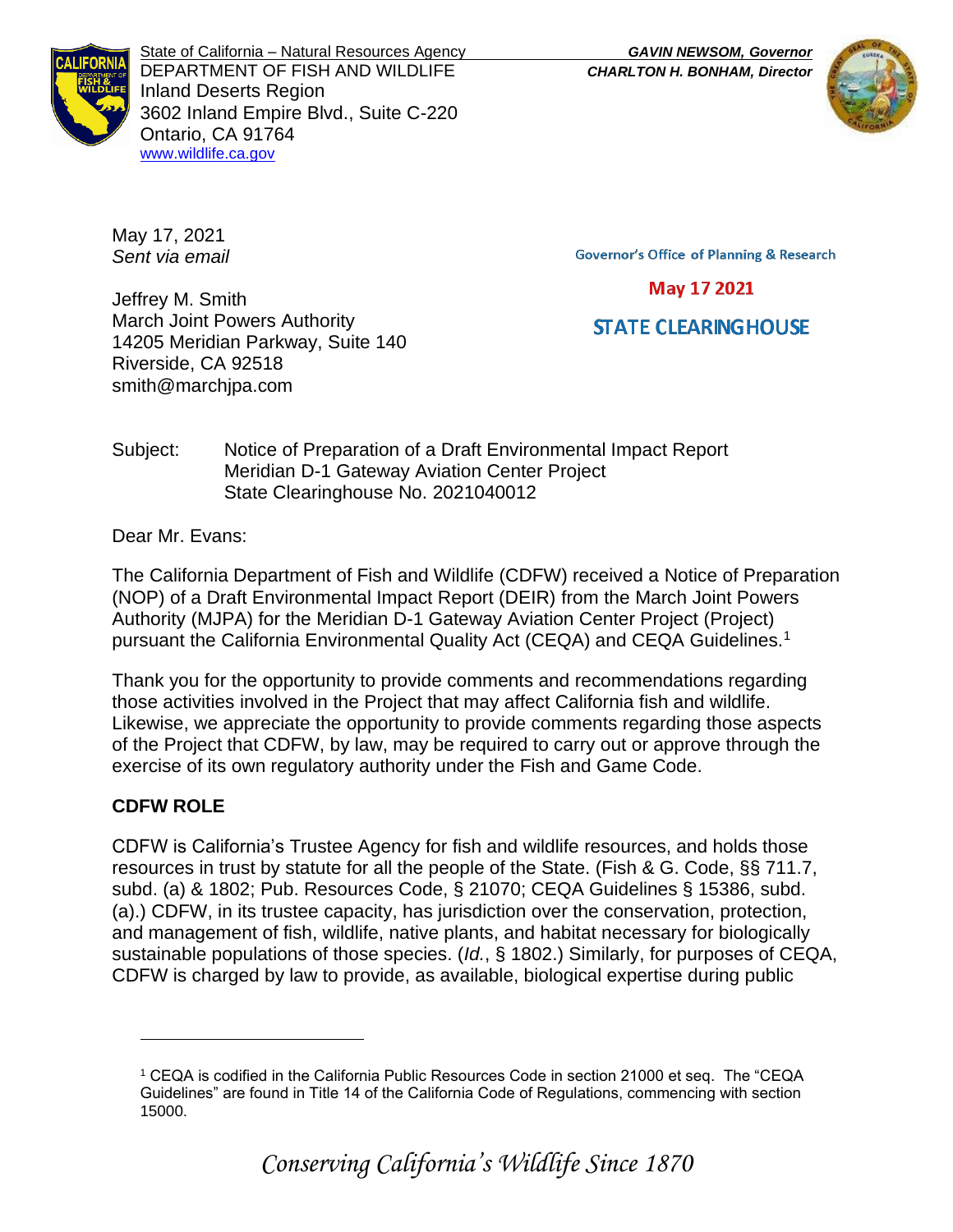Jeffrey Smith March Joint Powers Authority May 17, 2021 Page 2 of 15

agency environmental review efforts, focusing specifically on projects and related activities that have the potential to adversely affect fish and wildlife resources.

CDFW is also submitting comments as a Responsible Agency under CEQA. (Pub. Resources Code, § 21069; CEQA Guidelines, § 15381.) CDFW expects that it may need to exercise regulatory authority as provided by the Fish and Game Code. As proposed, for example, the Project may be subject to CDFW's lake and streambed alteration regulatory authority (Fish & G. Code, § 1600 et seq.). Likewise, to the extent implementation of the Project as proposed may result in "take" as defined by State law of any species protected under the California Endangered Species Act (CESA) (Fish & G. Code, § 2050 et seq.), the Project proponent may seek related take authorization as provided by the Fish and Game Code.

### **PROJECT DESCRIPTION SUMMARY**

#### Project Location

The Project site is located directly adjacent to the southeastern end of the March Air Reserve Base (MARB) airfield, and west of Heacock Street, in unincorporated northwestern Riverside County, California. More specifically, the Project site is in the southeastern portion of the MJPA planning area, west of Heacock Street, adjacent to and within MARB, and southwest of the intersection of Heacock Street and Krameria Avenue. The Project is located within portions of three parcels, designated as Assessor's Parcel Numbers (APNs) 294-170-010,294- 170-006, and 294-160-001 as well as right-of-way within Heacock Street (no APN). APN 294-170-010 comprises 77.1 acres, of which approximately 64 acres are included within the Project footprint. APN 294-170-006 comprises 206.59 acres of land within March ARB, of which approximately 15 acres are included within the Project footprint. APN 294-160-001 comprises 245.94 acres of land within March ARB, of which approximately eight acres are included within the Project footprint. Less than one-acre of road right-of-way would be improved by the proposed.

#### Project Components

The Project is approximately 88 acres and consists of two components: the Air Cargo Center Component and the Off-Site Component.

#### *Air Cargo Center*

The Air Cargo Center Component would be constructed within approximately 64 acres under MJPA jurisdiction. This portion of the Project would include the construction of approximately 201,100-square-foot cargo building with 9 grade-level loading doors, 42 truck dock positions, and a 69,620-square-foot maintenance building with grade-level access.

#### *Off-Site*

The Off-Site Component would be constructed within approximately 24 acres, and would include taxiway construction, widening, and realignment, storm-drain extensions,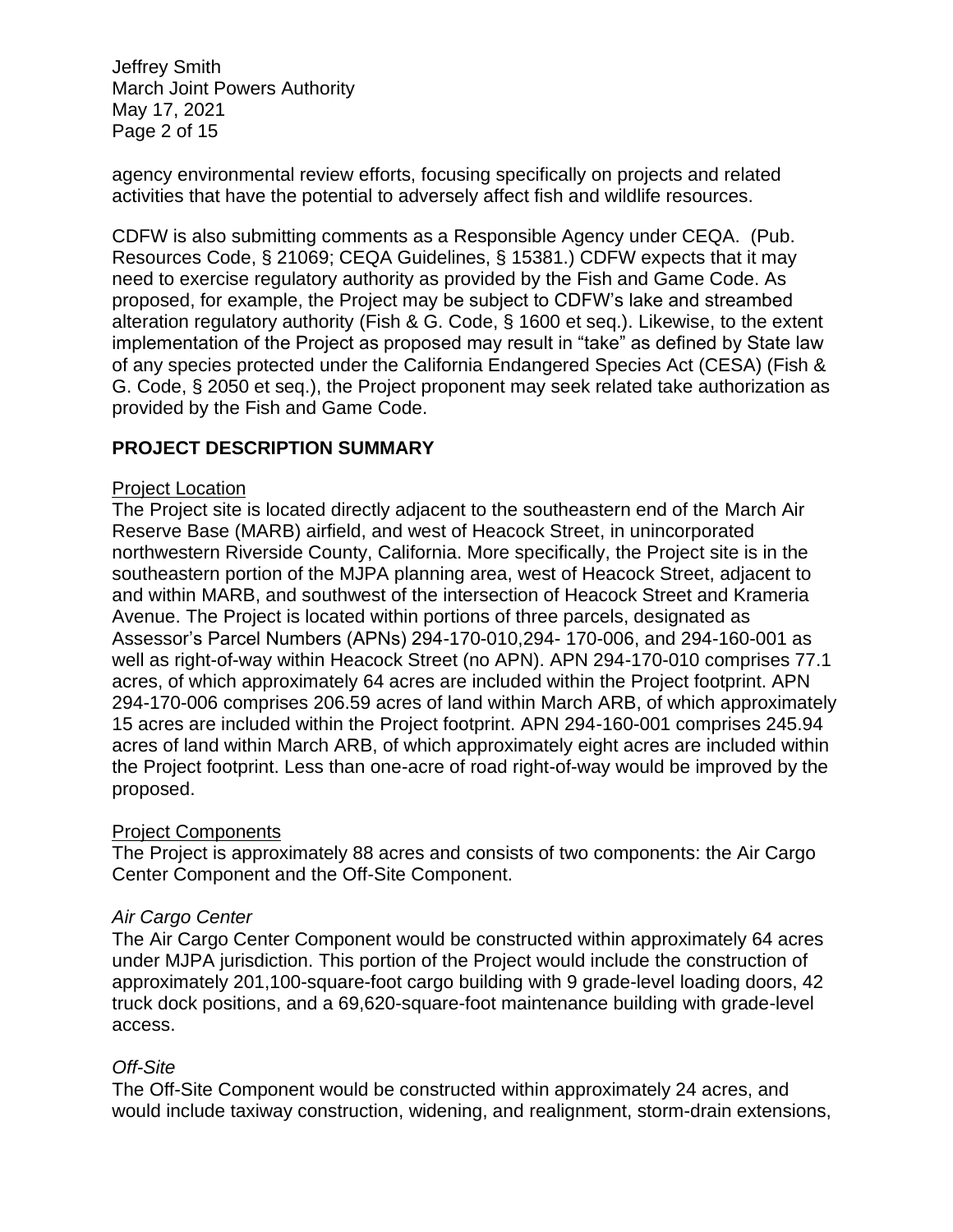Jeffrey Smith March Joint Powers Authority May 17, 2021 Page 3 of 15

and access roadway construction within MARB (approximately 23 acres), as well as work within the public-right-of-way for Heacock Street adjacent to the eastern boundary of the Project site (approximately 1 acre). Work that is to be done within the MARB will done in six different work areas, identified as "Work Area" 1 through 6, and are outlined below.

- Work Area 1: The reconstruction and widening of the Taxiway A to Taxiway C corners to accommodate larger U.S. Air Force aircraft access to the March ARB tarmac and facilities.
- Work Area 2: The construction of a 50-foot-wide perimeter patrol road, running along the northern and northwestern boundary of the Project site that would connect with the existing patrol roads on the eastern and western ends of the constructed patrol road; replacement of an existing chain link fence with a security fence.
- Work Area 3: The construction of a headwall and inlet apron for a storm-drain culvert; the extension of a dual 36-inch storm drain backbone via jack and bore under Taxiway A in order to replace the existing silt filled culvert; connection of the culvert to the storm drain extension.
- Work Area 4: The reconfiguration of the Taxiway A to Taxilane J transition to allow for aircraft access to the proposed cargo and maintenance buildings. Portions of Taxiway A would be demolished and reconstructed to allow for the Taxiway to connect with the proposed Taxilane J within the Project site.
- Work Area 5: The removal of an existing inverted culvert apron outlet; cleaning of the existing 36-inch culvert; extension of the existing single 36-inch storm drain under Taxiway A via jack and bore to connect to the culvert.
- Work Area 6: The reconstruction and realignment of the intersection of Taxiway A and Taxiway G. This would result in a widened entryway for aircraft to turn from Taxiway A to Taxiway G, and to accommodate aircraft access to the aircraft parking stations along the western boundary of the cargo building

### **COMMENTS AND RECOMMENDATIONS**

CDFW offers the comments and recommendations below to assist the MJPA in adequately identifying and/or mitigating the Project's significant, or potentially significant, direct and indirect impacts on fish and wildlife (biological) resources. The comments and recommendations are also offered to enable CDFW to adequately review and comment on the proposed Project with respect to the Project's consistency with the Western Riverside County Multiple Species Habitat Conservation Plan (MSHCP).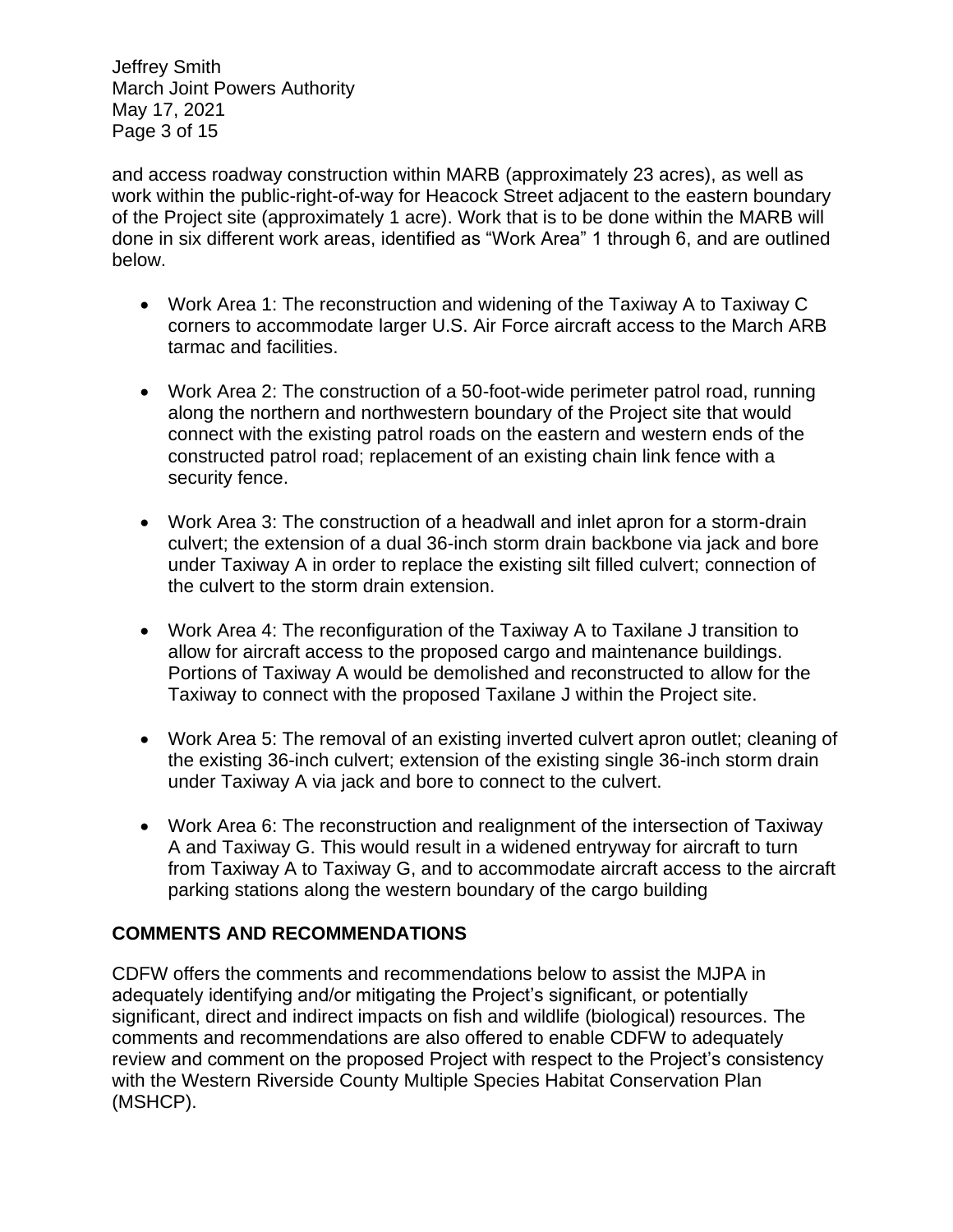Jeffrey Smith March Joint Powers Authority May 17, 2021 Page 4 of 15

CDFW recommends that the forthcoming DEIR address the following:

### **Assessment of Biological Resources**

Section 15125(c) of the CEQA Guidelines states that knowledge of the regional setting of a project is critical to the assessment of environmental impacts and that special emphasis should be placed on environmental resources that are rare or unique to the region. To enable CDFW staff to adequately review and comment on the project, the DEIR should include a complete assessment of the flora and fauna within and adjacent to the Project footprint, with particular emphasis on identifying rare, threatened, endangered, and other sensitive species and their associated habitats.

CDFW recommends that the DEIR specifically include:

- 1. An assessment of the various habitat types located within the project footprint, and a map that identifies the location of each habitat type. CDFW recommends that floristic, alliance- and/or association-based mapping and assessment be completed following *The Manual of California Vegetation*, second edition (Sawyer et al. 2009<sup>2</sup> ). Adjoining habitat areas should also be included in this assessment where site activities could lead to direct or indirect impacts offsite. Habitat mapping at the alliance level will help establish baseline vegetation conditions.
- 2. A general biological inventory of the fish, amphibian, reptile, bird, and mammal species that are present or have the potential to be present within each habitat type onsite and within adjacent areas that could be affected by the project. CDFW's California Natural Diversity Database (CNDDB) in Sacramento should be contacted at (916) 322-2493 or CNDDB@wildlife.ca.gov to obtain current information on any previously reported sensitive species and habitat, including Significant Natural Areas identified under Chapter 12 of the Fish and Game Code, in the vicinity of the proposed Project.

Please note that CDFW's CNDDB is not exhaustive in terms of the data it houses, nor is it an absence database. CDFW recommends that it be used as a starting point in gathering information about the *potential presence* of species within the general area of the project site.

3. A complete, *recent* inventory of rare, threatened, endangered, and other sensitive species located within the Project footprint and within offsite areas with the potential to be affected, including California Species of Special Concern (CSSC) and

<sup>&</sup>lt;sup>2</sup> Sawyer, J. O., T. Keeler-Wolf, and J. M. Evens. 2009. A manual of California Vegetation, 2<sup>nd</sup> ed. California Native Plant Society Press, Sacramento, California. http://vegetation.cnps.org/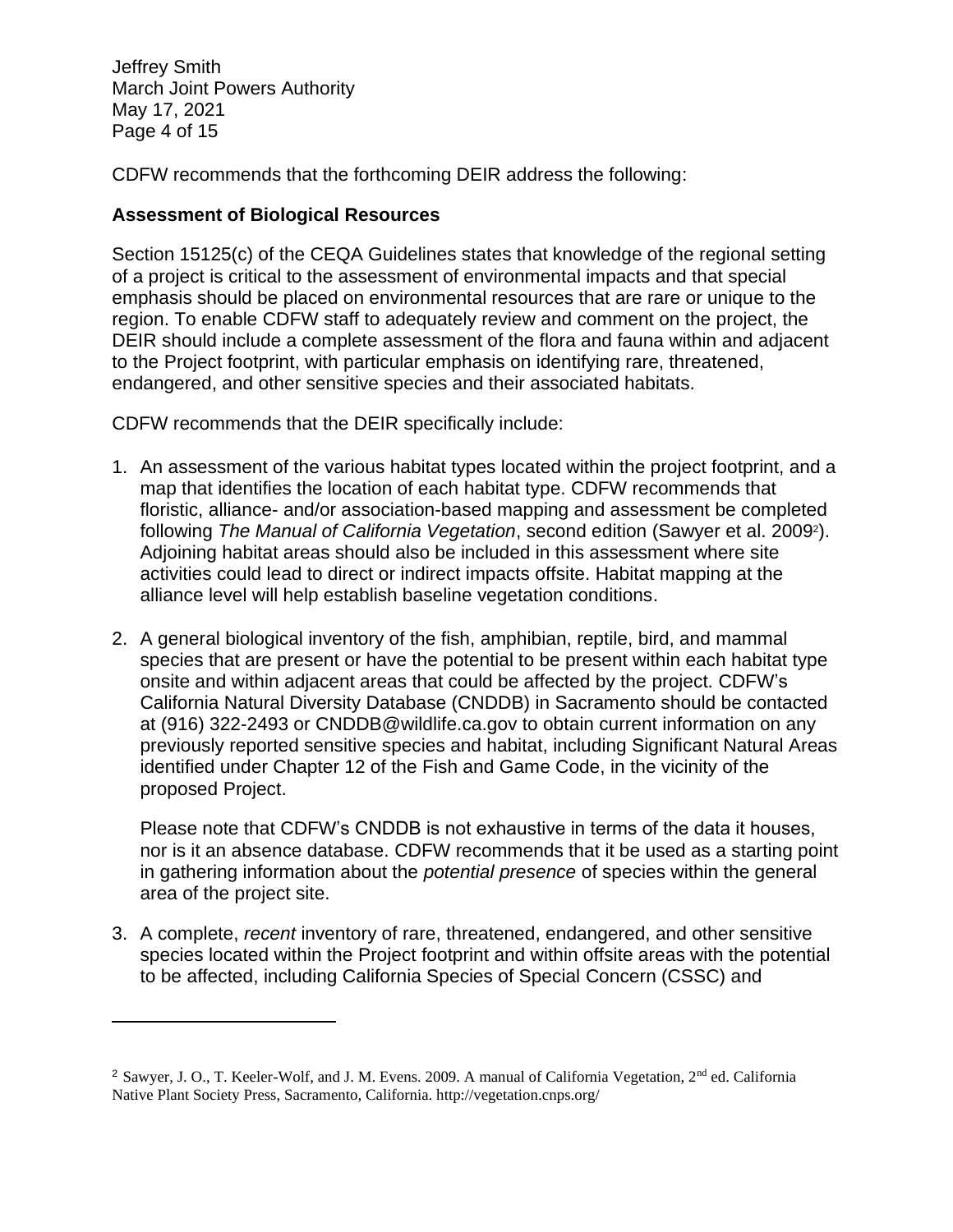Jeffrey Smith March Joint Powers Authority May 17, 2021 Page 5 of 15

> California Fully Protected Species (Fish & G. Code, § 3511). Species to be addressed should include all those which meet the CEQA definition (CEQA Guidelines § 15380). The inventory should address seasonal variations in use of the Project area and should not be limited to resident species. Focused species-specific surveys, completed by a qualified biologist and conducted at the appropriate time of year and time of day when the sensitive species are active or otherwise identifiable, are required. Acceptable species-specific survey procedures should be developed in consultation with CDFW and the U.S. Fish and Wildlife Service, where necessary. Note that CDFW generally considers biological field assessments for wildlife to be valid for a one-year period, and assessments for rare plants may be considered valid for a period of up to three years. Some aspects of the proposed Project may warrant periodic updated surveys for certain sensitive taxa, particularly if the Project is proposed to occur over a protracted time frame, or in phases, or if surveys are completed during periods of drought.

- 4. A thorough, recent, floristic-based assessment of special status plants and natural communities, following CDFW's *Protocols for Surveying and Evaluating Impacts to Special Status Native Plant Populations and Natural Communities* (CDFW 2018<sup>3</sup> ).
- 5. Information on the regional setting that is critical to an assessment of environmental impacts, with special emphasis on resources that are rare or unique to the region (CEQA Guidelines § 15125[c]).
- 6. A full accounting of all open space and mitigation/conservation lands within and adjacent to the Project.

### **Analysis of Direct, Indirect, and Cumulative Impacts to Biological Resources**

The DEIR should provide a thorough discussion of the direct, indirect, and cumulative impacts expected to adversely affect biological resources as a result of the Project. To ensure that Project impacts to biological resources are fully analyzed, the following information should be included in the DEIR:

1. A discussion of potential impacts from lighting, noise, human activity (e.g., recreation), defensible space, and wildlife-human interactions created by zoning of development projects or other project activities adjacent to natural areas, exotic and/or invasive species, and drainage. The latter subject should address Projectrelated changes on drainage patterns and water quality within, upstream, and downstream of the Project site, including: volume, velocity, and frequency of existing

<sup>3</sup> California Department of Fish and Wildlife (CDFW). 2018. Protocols for Surveying and Evaluating Impacts to Special Status Native Plan Populations and Sensitive Natural Communities. State of California, Natural Resources Agency. Available for download at:<https://wildlife.ca.gov/Conservation/Plants>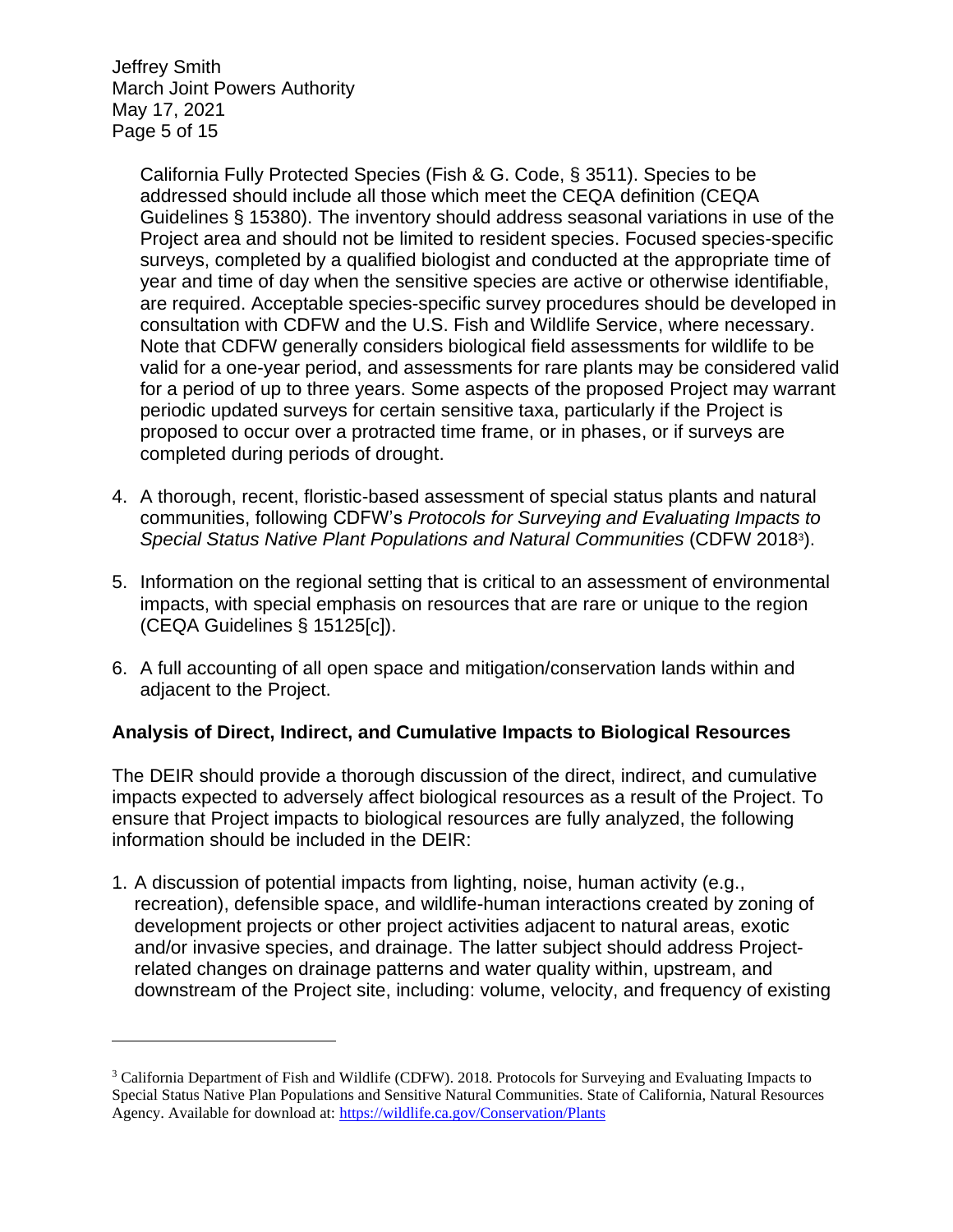Jeffrey Smith March Joint Powers Authority May 17, 2021 Page 6 of 15

and post-Project surface flows; polluted runoff; soil erosion and/or sedimentation in streams and water bodies; and post-Project fate of runoff from the Project site.

- 2. A discussion of potential indirect Project impacts on biological resources, including resources in areas adjacent to the project footprint, such as nearby public lands (e.g. National Forests, State Parks, etc.), open space, adjacent natural habitats, riparian ecosystems, wildlife corridors, and any designated and/or proposed reserve or mitigation lands (e.g., preserved lands associated with a Natural Community Conservation Plan, or other conserved lands).
- 3. An evaluation of impacts to adjacent open space lands from both the construction of the Project and any long-term operational and maintenance needs.
- 4. A cumulative effects analysis developed as described under CEQA Guidelines section 15130. Please include all potential direct and indirect Project related impacts to riparian areas, wetlands, vernal pools, alluvial fan habitats, wildlife corridors or wildlife movement areas, aquatic habitats, sensitive species and other sensitive habitats, open lands, open space, and adjacent natural habitats in the cumulative effects analysis. General and specific plans, as well as past, present, and anticipated future projects, should be analyzed relative to their impacts on similar plant communities and wildlife habitats. More specifically the cumulative effects to species, such as Burrowing Owl (*Athene cunicularia*), should be analyzed.
	- a. Burrowing Owl: Burrowing owls may use a site for breeding, wintering, foraging, and/or migration stopovers. Because burrowing owls detected during nonbreeding season surveys may be year-round residents, young from the previous breeding season, pre-breeding territorial adults, winter residents, dispersing juveniles, migrants, transients or new colonizers, burrowing owl seasonal residency status can be difficult to ascertain. Burrowing owl surveys should be conducted at various times in the year and the data used to access the cumulative loss to not only breeding, but wintering and migratory stopover habitat.

Under Section 15355 of the CEQA Guidelines, cumulative effects refers to "two or more individual effects which, when considered together, are considerable or which compound or increase other environmental impacts". Physical changes caused by a project can contribute incrementally to cumulative effects that are significant, even if individual changes resulting from a project are limited. The MJPA must determine whether the cumulative impact is significant, as well as whether an individual effect is "cumulatively considerable." This means "the incremental effects of an individual project are significant when viewed in connection with the effects of past projects, the effects of other current projects, and the effects of probable future projects" (Guidelines Section 15064(h)(1)). The MJPA should be reviewing biological/habitat assessments and surveys, as well as maintaining an interactive mapping and current inventory of biological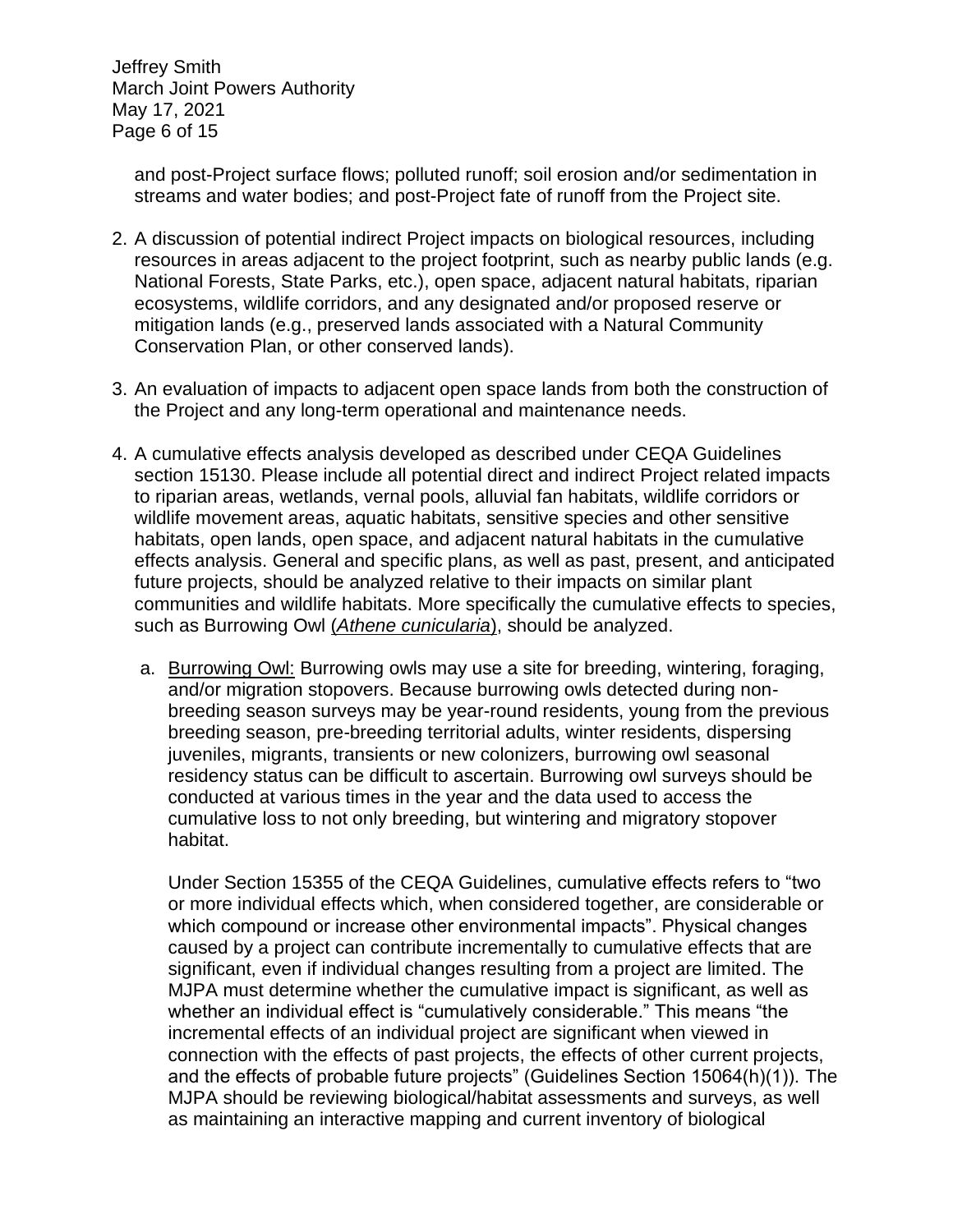Jeffrey Smith March Joint Powers Authority May 17, 2021 Page 7 of 15

> resources to determine if project related and cumulative impacts are being adequately analyzed.

Therefore, as the Lead Agency, MJPA should, but is not limited to:

- i. Confirm updated burrowing owl surveys are conducted before approving CEQA.
- ii. Ensure that updated information, such as the quantity, quality, location of and burrowing owl conservation land, is included and analyzed as part of the CEQA analysis.
- iii. Evaluate past and current burrowing owl occurrences and the cumulative acreage of suitable habitat that has been removed.
- iv. Consider impacts to burrowing owls and other migratory species when approving CEQA documents.
- v. Develop criteria for determining acceptable qualifications for individuals who perform burrowing owl habitat assessments, biological surveys, monitoring, and other relevant duties.
- vi. Maintain a list of qualified biologists to cross reference when reviewing and approving CEQA documents.
- vii. If the burrowing owl habitat assessment determines that there is potential habitat for sensitive species, follow-up measures, including, at a minimum, focused protocol surveys, such as breeding or non-breeding surveys, be conducted given the time of year.
- viii. Require that project proponents submit data (e.g. survey reports, field notes, etc.) and survey locations and results (e.g. GIS and .kmz shape files) to the MJPA and ensure burrowing owl occurrences are entered into a database (e.g. California Natural Diversity Database).

#### **Alternatives Analysis**

CDFW recommends the DEIR describe and analyze a range of reasonable alternatives to the Project that are potentially feasible, would "feasibly attain most of the basic objectives of the Project," and would avoid or substantially lessen any of the Project's significant effects (CEQA Guidelines § 15126.6[a]). The alternatives analysis should also evaluate a "no project" alternative (CEQA Guidelines § 15126.6[e]).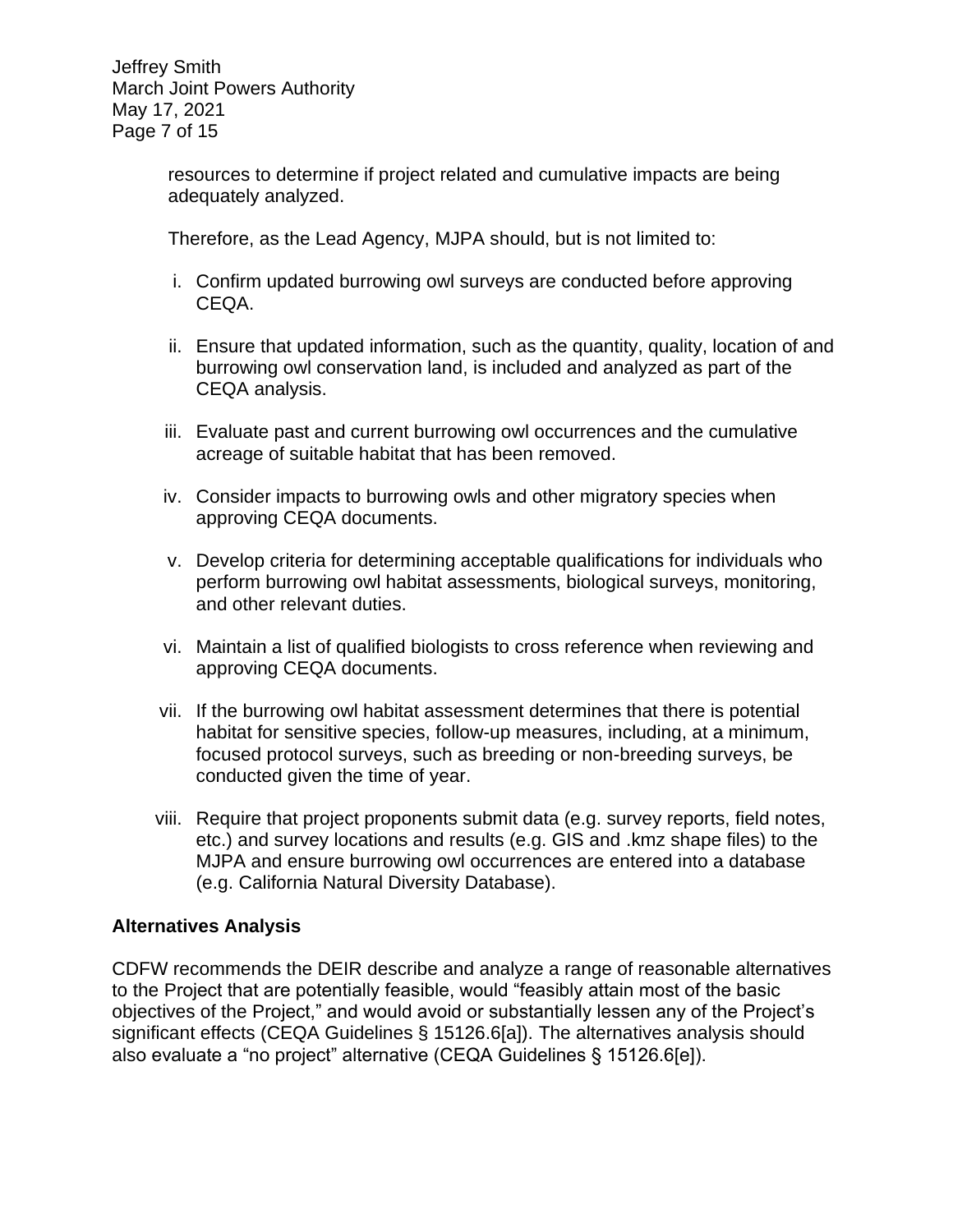Jeffrey Smith March Joint Powers Authority May 17, 2021 Page 8 of 15

#### **Mitigation Measures for Project Impacts to Biological Resources**

The DEIR should identify mitigation measures and alternatives that are appropriate and adequate to avoid or minimize potential impacts, to the extent feasible. The MJPA should assess all direct, indirect, and cumulative impacts that are expected to occur as a result of the implementation of the Project and its long-term operation and maintenance. When proposing measures to avoid, minimize, or mitigate impacts, CDFW recommends consideration of the following:

- 1. *Fully Protected Species*: Fully protected species may not be taken or possessed at any time. Project activities described in the DEIR should be designed to completely avoid any fully protected species that have the potential to be present within or adjacent to the Project area. CDFW also recommends that the DEIR fully analyze potential adverse impacts to fully protected species due to habitat modification, loss of foraging habitat, and/or interruption of migratory and breeding behaviors. CDFW recommends that the MJPA include in the analysis how appropriate avoidance, minimization, and mitigation measures will reduce indirect impacts to fully protected species.
- 2. *Sensitive Plant Communities*: CDFW considers sensitive plant communities to be imperiled habitats having both local and regional significance. Plant communities, alliances, and associations with a statewide ranking of S-1, S-2, S-3, and S-4 should be considered sensitive and declining at the local and regional level. These ranks can be obtained by querying the CNDDB and are included in *The Manual of California Vegetation* (Sawyer et al. 2009). The DEIR should include measures to fully avoid and otherwise protect sensitive plant communities from project-related direct and indirect impacts.
- 3. *California Species of Special Concern* (CSSC): CSSC status applies to animals generally not listed under the federal Endangered Species Act or the CESA, but which nonetheless are declining at a rate that could result in listing, or historically occurred in low numbers and known threats to their persistence currently exist. CSSCs should be considered during the environmental review process.
- 4. *Mitigation*: CDFW considers adverse project-related impacts to sensitive species and habitats to be significant to both local and regional ecosystems, and the DEIR should include mitigation measures for adverse project-related impacts to these resources. Mitigation measures should emphasize avoidance and reduction of project impacts. For unavoidable impacts, onsite habitat restoration and/or enhancement, and preservation should be evaluated and discussed in detail.

The DEIR should include measures to perpetually protect the targeted habitat values within mitigation areas from direct and indirect adverse impacts in order to meet mitigation objectives to offset project-induced qualitative and quantitative losses of biological values. Specific issues that should be addressed include restrictions on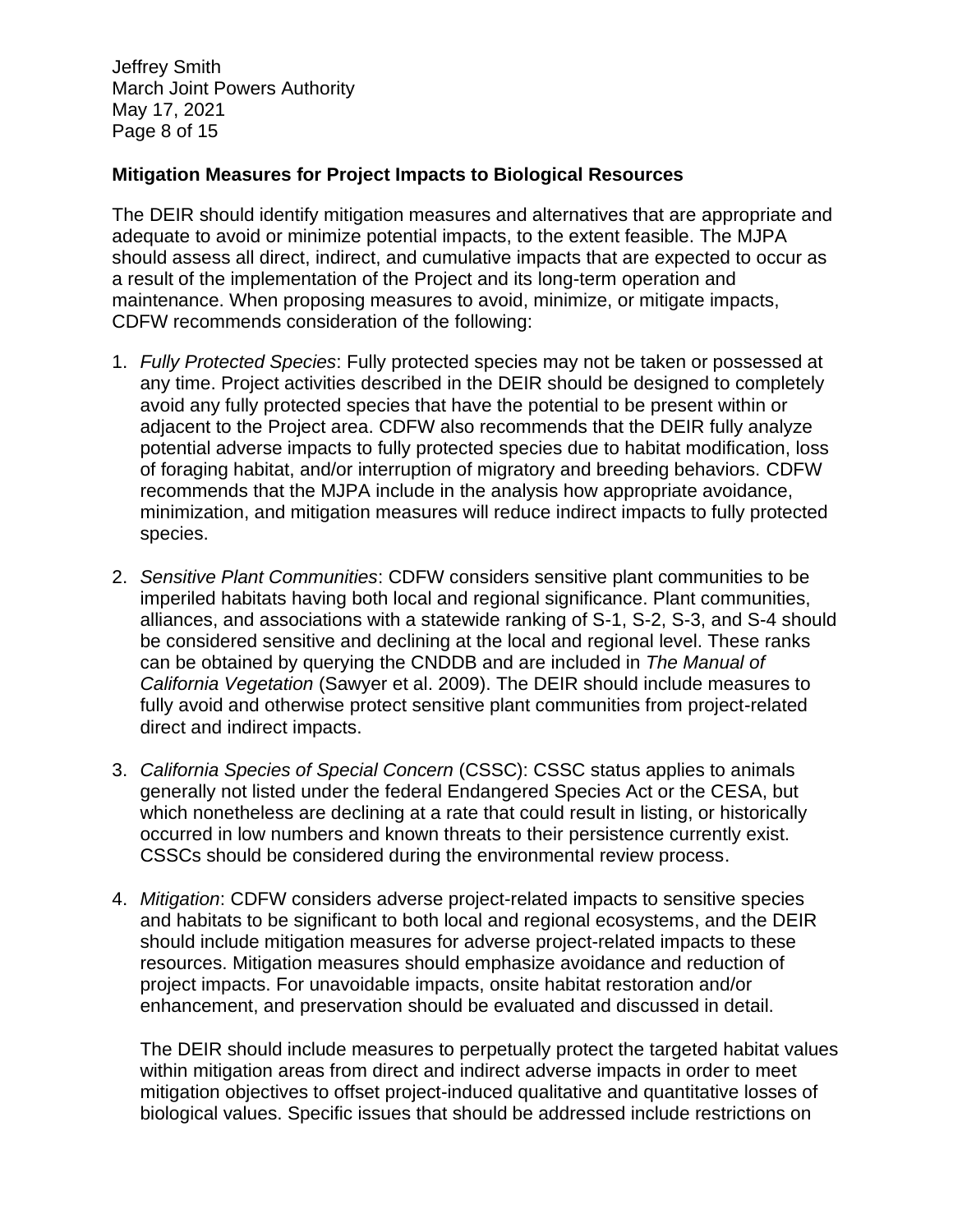Jeffrey Smith March Joint Powers Authority May 17, 2021 Page 9 of 15

> access, proposed land dedications, long-term monitoring and management programs, control of illegal dumping, water pollution, increased human intrusion, etc.

> If sensitive species and/or their habitat may be impacted from the Project, CDFW recommends the inclusion of specific mitigation in the DEIR. CEQA Guidelines section 15126.4, subdivision (a)(1)(8) states that formulation of feasible mitigation measures should not be deferred until some future date. The Court of Appeal in *San Joaquin Raptor Rescue Center* v. *County* of *Merced* (2007) 149 Cal.App.4th 645 struck down mitigation measures which required formulating management plans developed in consultation with State and Federal wildlife agencies after Project approval. Courts have also repeatedly not supported conclusions that impacts are mitigable when essential studies, and therefore impact assessments, are incomplete *(Sundstrom* v. *County* of *Mendocino* (1988) 202 Cal. App. 3d. 296; *Gentry* v. *City* of *Murrieta (1995)* 36 Cal. App. 4th 1359; *Endangered Habitat League, Inc.* v. *County*  of *Orange* (2005) 131 Cal. App. 4th 777).

> CDFW recommends that the DEIR specify mitigation that is roughly proportional to the level of impacts, in accordance with the provisions of CEQA (CEQA Guidelines, §§ 15126.4(a)(4)(B), 15064, 15065, and 16355). The mitigation should provide longterm conservation value for the suite of species and habitat being impacted by the Project. Furthermore, in order for mitigation measures to be effective, they need to be specific, enforceable, and feasible actions that will improve environmental conditions.

a. Burrowing Owl: CDFW understands that burrowing owl are likely to be present on the project site and recommends that the MJPA follow the recommendations and guidelines provided in the Staff Report on Burrowing Owl Mitigation (Department of Fish and Game, March 2012); available for download from CDFW's website:

[https://www.wildlife.ca.gov/conservation/survey-protocols.](https://www.wildlife.ca.gov/conservation/survey-protocols)

The Staff Report on Burrowing Owl Mitigation, specifies three steps for project impact evaluations: 1) A habitat assessment; 2) Surveys; and 3) An impact assessment. As stated in the Staff Report on Burrowing Owl Mitigation, the three progressive steps are effective in evaluating whether a project will result in impacts to burrowing owls, and the information gained from the steps will inform any subsequent avoidance, minimization, and mitigation measures. Habitat assessments are conducted to evaluate the likelihood that a site supports burrowing owl. Burrowing owl surveys provide information needed to determine the potential effects of proposed projects and activities on burrowing owls, and to avoid take in accordance with Fish and Game Code sections 86, 3503, and 3503.5. Impact assessments evaluate the extent to which burrowing owls and their habitat may be impacted, directly or indirectly, on and within a reasonable distance of a proposed CEQA project activity or non-CEQA project.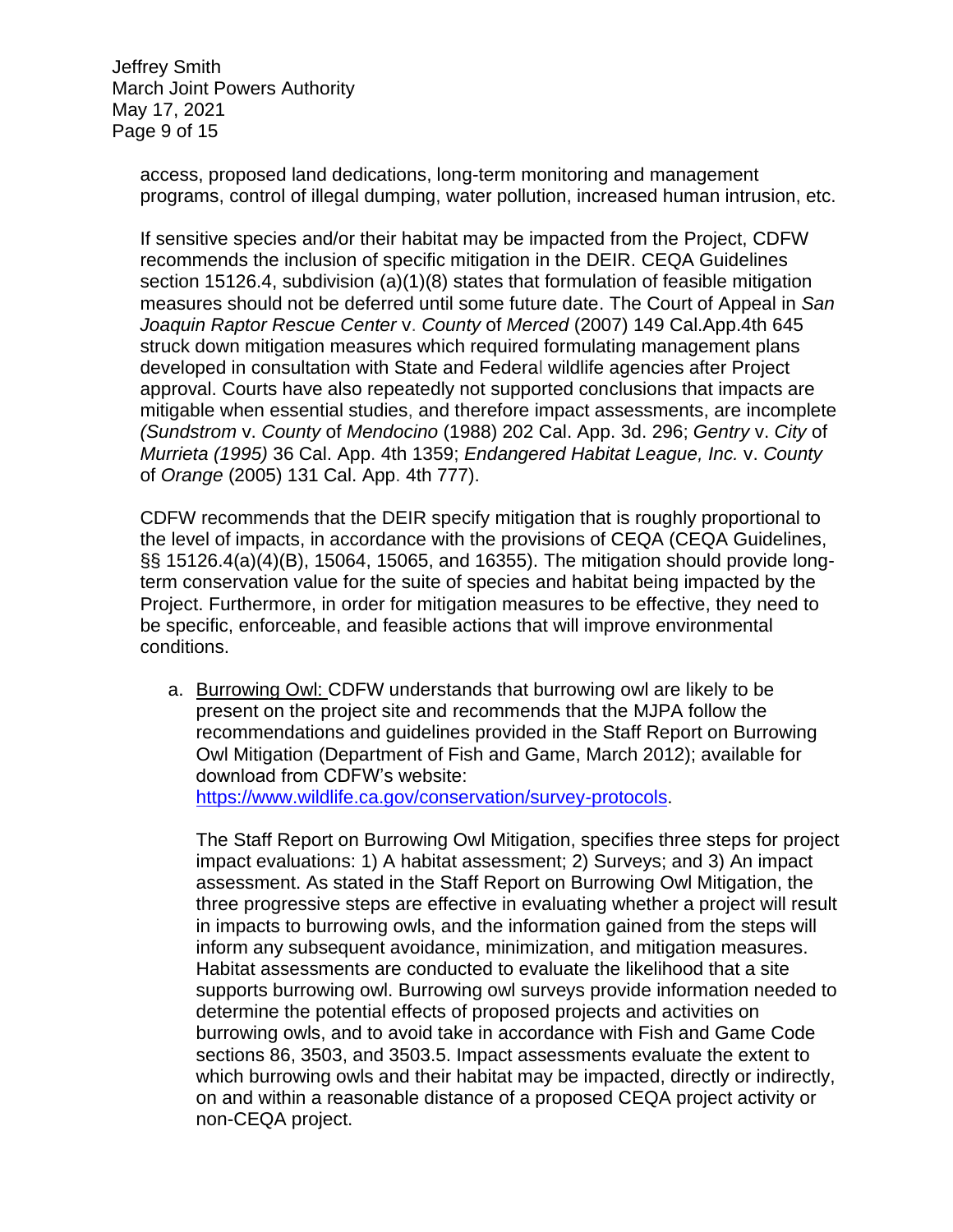Jeffrey Smith March Joint Powers Authority May 17, 2021 Page 10 of 15

> Within the 2012 Staff Report, the minimum habitat replacement recommendation was purposely excluded as it was shown to serve as a default, replacing any site-specific analysis and discounting the wide variation in natal area, home range, foraging area, and other factors influencing burrowing owls and burrowing owl population persistence in a particular area. It hypothesized that mitigation for permanent impacts to nesting, occupied, and satellite burrows and burrowing owl habitat should be on, adjacent or proximate to the impact site where possible and where habitat is sufficient to support burrowing owls present. If mitigation occurs offsite, it should include (a) permanent conservation of similar vegetation communities (grassland, scrublands, desert, urban, and agriculture) to provide for burrowing owl nesting, foraging, wintering, and dispersal (i.e., during breeding and nonbreeding seasons) comparable to or better than that of the impact area, and (b) be sufficiently large acreage with the presence of fossorial mammals. Futhermore, the report noted that suitable mitigation lands should be based on a comparison of the habitat attributes of the impacted and conserved lands, including but not limited to: type and structure of habitat being impacted or conserved; density of burrowing owls in impacted and conserved habitat; and significance of impacted or conserved habitat to the species range-wide.

5. *Habitat Revegetation/Restoration Plans*: Plans for restoration and revegetation should be prepared by persons with expertise in southern California ecosystems and native plant restoration techniques. Plans should identify the assumptions used to develop the proposed restoration strategy. Each plan should include, at a minimum: (a) the location of restoration sites and assessment of appropriate reference sites; (b) the plant species to be used, sources of local propagules, container sizes, and seeding rates; (c) a schematic depicting the mitigation area; (d) a local seed and cuttings and planting schedule; (e) a description of the irrigation methodology; (f) measures to control exotic vegetation on site; (g) specific success criteria; (h) a detailed monitoring program; (i) contingency measures should the success criteria not be met; and (j) identification of the party responsible for meeting the success criteria and providing for conservation of the mitigation site in perpetuity. Monitoring of restoration areas should extend across a sufficient time frame to ensure that the new habitat is established, self-sustaining, and capable of surviving drought.

CDFW recommends that local onsite propagules from the Project area and nearby vicinity be collected and used for restoration purposes. Onsite seed collection should be initiated in order to accumulate sufficient propagule material for subsequent use in future years. Onsite vegetation mapping at the alliance and/or association level should be used to develop appropriate restoration goals and local plant palettes. Reference areas should be identified to help guide restoration efforts. Specific restoration plans should be developed for various project components as appropriate.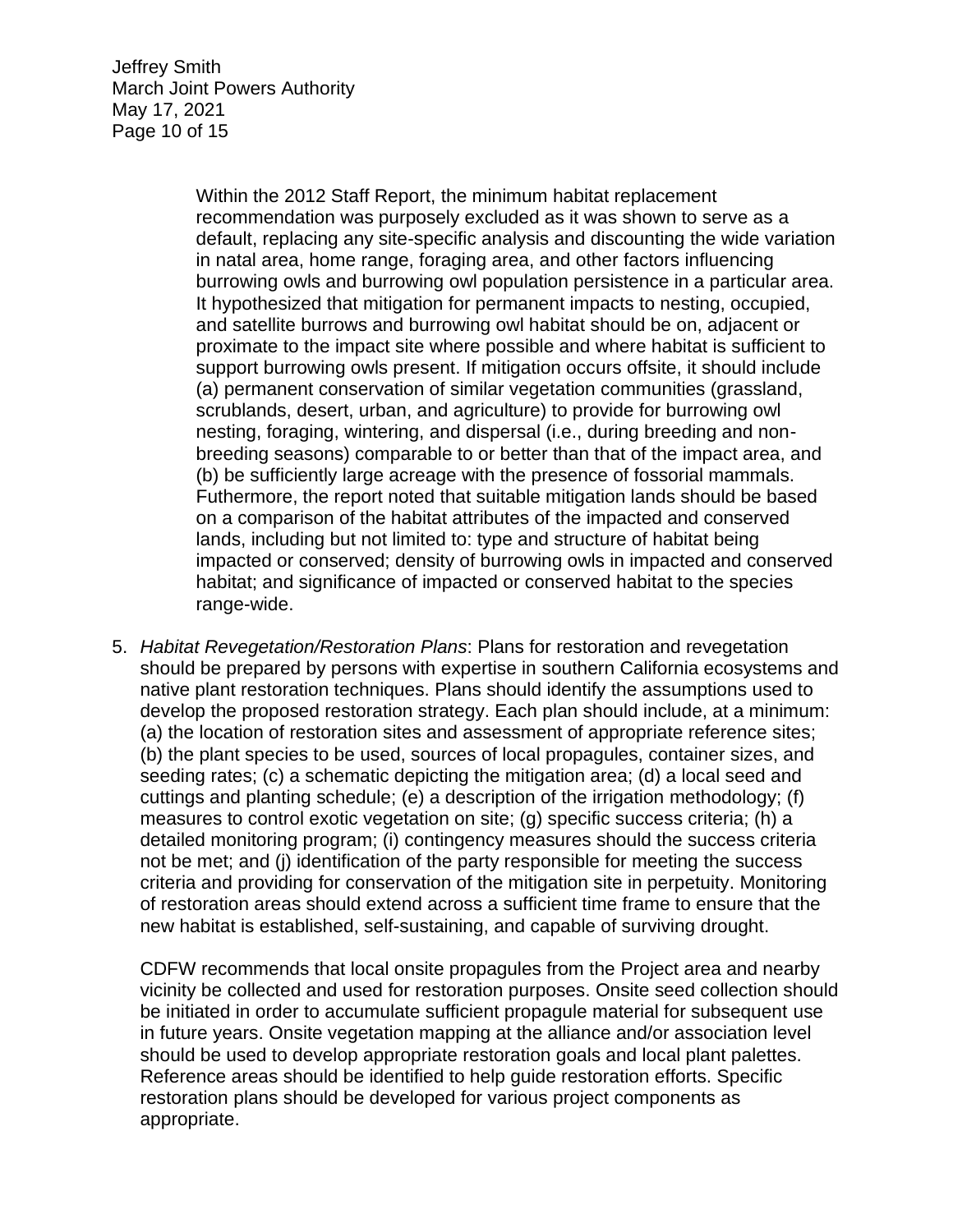Jeffrey Smith March Joint Powers Authority May 17, 2021 Page 11 of 15

> Restoration objectives should include protecting special habitat elements or recreating them in areas affected by the Project.

6. *Nesting Birds and Migratory Bird Treaty Act:* Please note that it is the Project proponent's responsibility to comply with all applicable laws related to nesting birds and birds of prey. Fish and Game Code sections 3503, 3503.5, and 3513 afford protective measures as follows: Fish and Game Code section 3503 makes it unlawful to take, possess, or needlessly destroy the nest or eggs of any bird, except as otherwise provided by Fish and Game Code or any regulation made pursuant thereto. Fish and Game Code section 3503.5 makes it unlawful to take, possess, or destroy any birds in the orders Falconiformes or Strigiformes (birds-of-prey) to take, possess, or destroy the nest or eggs of any such bird except as otherwise provided by Fish and Game Code or any regulation adopted pursuant thereto. Fish and Game Code section 3513 makes it unlawful to take or possess any migratory nongame bird as designated in the Migratory Bird Treaty Act or any part of such migratory nongame bird except as provided by rules and regulations adopted by the Secretary of the Interior under provisions of the Migratory Treaty Act.

CDFW recommends that the DEIR include the results of avian surveys, as well as specific avoidance and minimization measures to ensure that impacts to nesting birds do not occur. Project-specific avoidance and minimization measures may include, but not be limited to: Project phasing and timing, monitoring of projectrelated noise (where applicable), sound walls, and buffers, where appropriate. The DEIR should also include specific avoidance and minimization measures that will be implemented should a nest be located within the project site. If pre-construction surveys are proposed in the DEIR, CDFW recommends that they be required no more than three (3) days prior to vegetation clearing or ground disturbance activities, as instances of nesting could be missed if surveys are conducted sooner.

- 7. *Moving out of Harm's Way:* To avoid direct mortality, CDFW recommends that the MJPA condition the DEIR to require that a CDFW-approved qualified biologist be retained to be onsite prior to and during all ground- and habitat-disturbing activities to move out of harm's way special status species or other wildlife of low or limited mobility that would otherwise be injured or killed from project-related activities. Movement of wildlife out of harm's way should be limited to only those individuals that would otherwise by injured or killed, and individuals should be moved only as far a necessary to ensure their safety (i.e., CDFW does not recommend relocation to other areas). Furthermore, it should be noted that the temporary relocation of onsite wildlife does not constitute effective mitigation for the purposes of offsetting project impacts associated with habitat loss.
- 8. *Translocation of Species*: CDFW generally does not support the use of relocation, salvage, and/or transplantation as mitigation for impacts to rare, threatened, or endangered species as studies have shown that these efforts are experimental in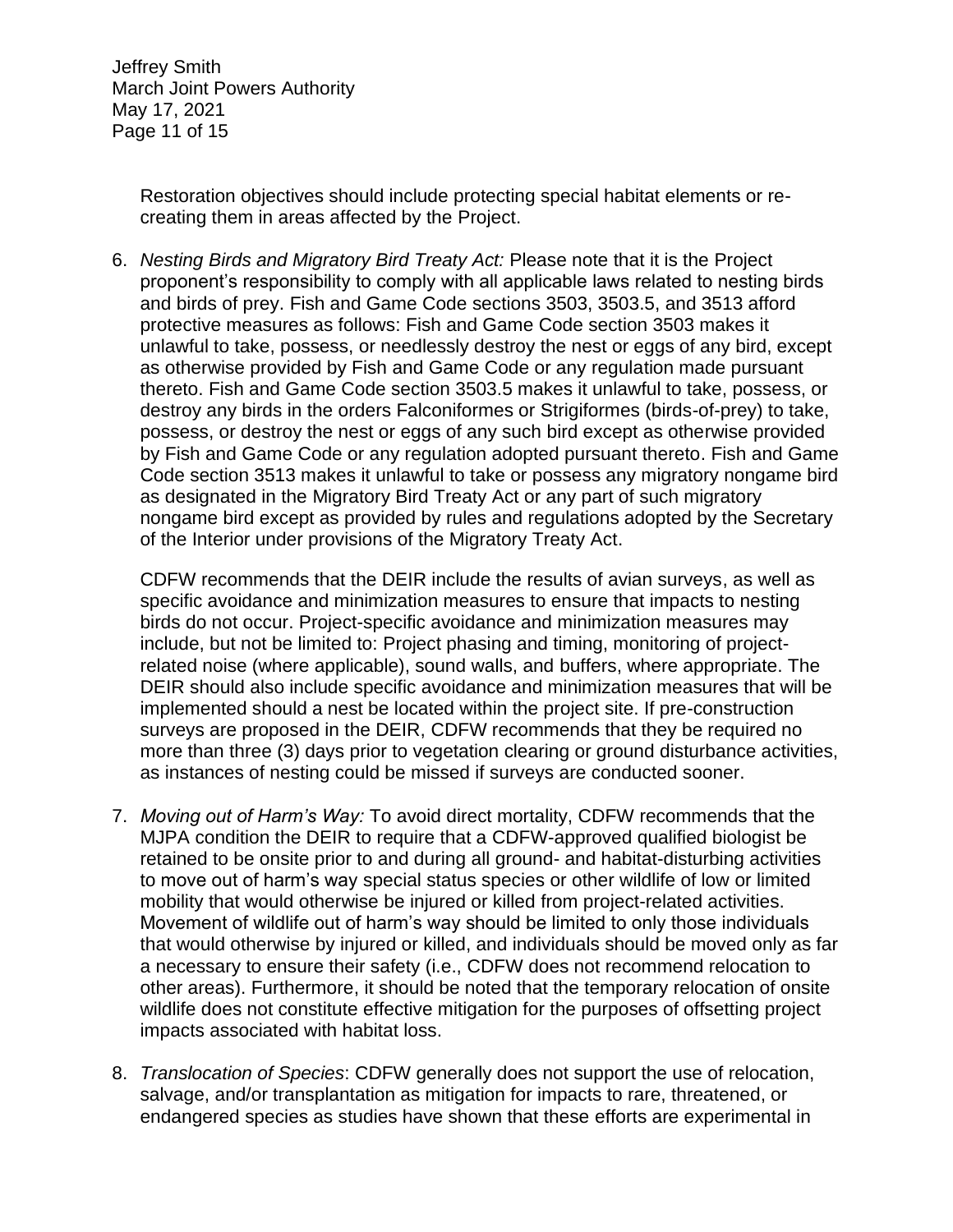Jeffrey Smith March Joint Powers Authority May 17, 2021 Page 12 of 15

nature and largely unsuccessful.

### **California Endangered Species Act**

CDFW is responsible for ensuring appropriate conservation of fish and wildlife resources including threatened, endangered, and/or candidate plant and animal species, pursuant to CESA. CDFW recommends that a CESA Incidental Take Permit (ITP) be obtained if the Project has the potential to result in "take" (Fish & G. Code, § 86 defines "take" as "hunt, pursue, catch, capture, or kill, or attempt to hunt, pursue, catch, capture, or kill") of State-listed CESA species, either through construction or over the life of the project, unless this Project is proposed to be a covered activity under the MSHCP. CESA is intended to conserve, protect, enhance, and restore State-listed CESA species and their habitats.

CDFW encourages early consultation, as significant modification to the proposed Project and avoidance, minimization, and mitigation measures may be necessary to obtain a CESA ITP. CDFW must comply with CEQA for issuance of a CESA ITP. CDFW therefore recommends that the DEIR address all Project impacts to listed species and specify a mitigation monitoring and reporting program that will meet the requirements of CESA.

#### **Western Riverside County Multiple Species Habitat Conservation Plan**

CDFW issued Natural Community Conservation Plan Approval and Take Authorization for the Western Riverside County Multiple Species Habitat Conservation Plan (MSHCP) per Section 2800, *et seq*., of the California Fish and Game Code on June 22, 2004. The MSHCP establishes a multiple species conservation program to minimize and mitigate habitat loss and provides for the incidental take of covered species in association with activities covered under the permit.

Compliance with approved habitat plans, such as the MSHCP, is discussed in CEQA. Specifically, Section 15125(d) of the CEQA Guidelines requires that the CEQA document discuss any inconsistencies between a proposed Project and applicable general plans and regional plans, including habitat conservation plans and natural community conservation plans. An assessment of the impacts to the MSHCP as a result of this Project is necessary to address CEQA requirements. To obtain additional information regarding the MSHCP please go to: [http://rctlma.org/epd/WR-MSHCP.](http://rctlma.org/epd/WR-MSHCP)

The MJPA is the CEQA lead agency but is not signatory to the MSHCP, therefore, in order to participate in the MSHCP they would need to act as a Participating Special Entity (PSE). If the MJPA chooses to act as a PSE and obtain take through the MSHCP then all of the MSHCP policies and procedures discussed above in this letter will apply to this Project, and the DEIR should discuss how the Project will demonstrate consistency with the MSHCP. If the Project is not processed through the MSHCP for covered species, then the Project may be subject to the Federal Endangered Species Act (FESA) and/or CESA for threatened, endangered, and/or candidate species.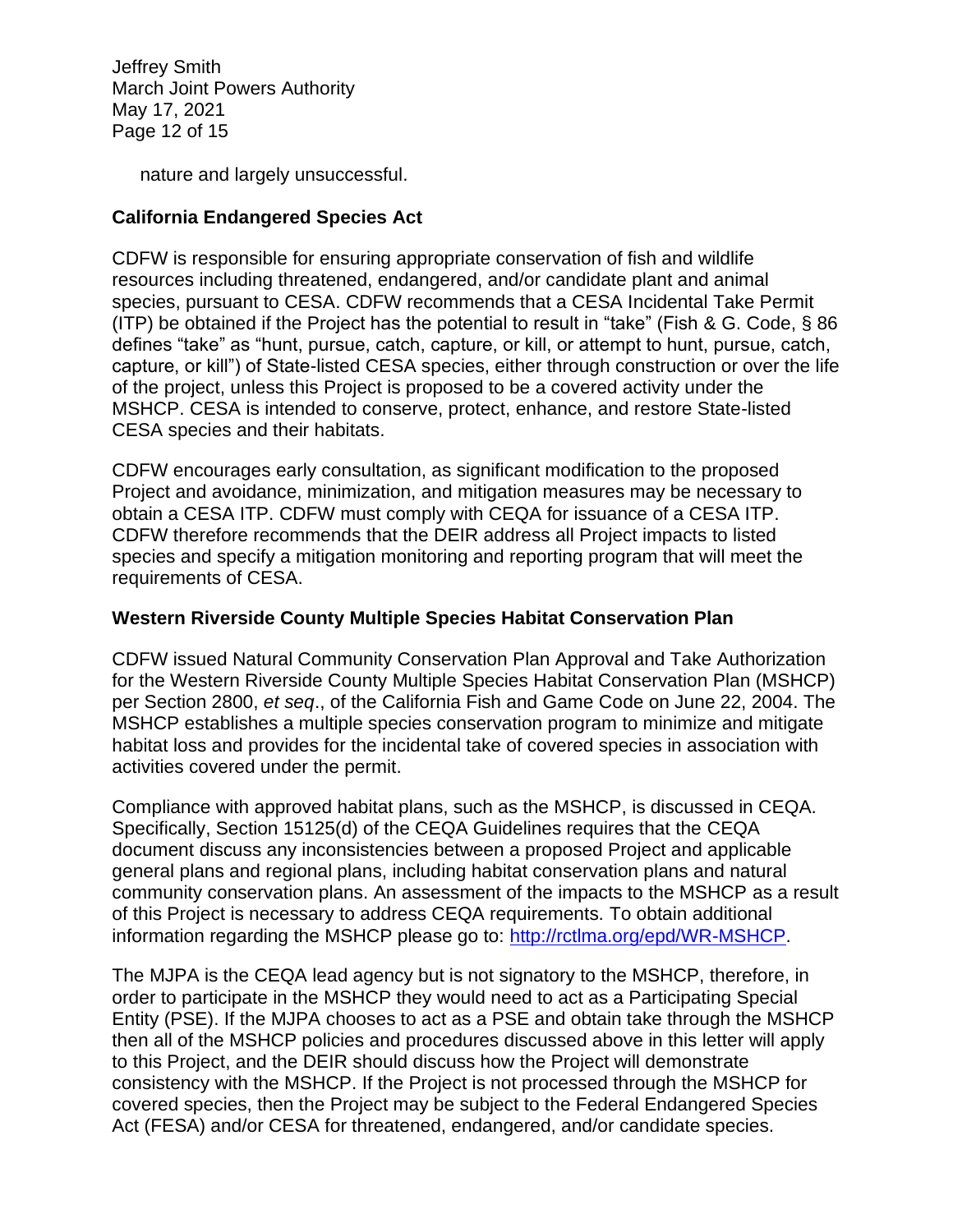Jeffrey Smith March Joint Powers Authority May 17, 2021 Page 13 of 15

Regardless of whether take of threatened and/or endangered species is obtained through the MSHCP or through a CESA ITP, the DEIR needs to address how the proposed Project will affect the policies and procedures of the MSHCP. Therefore, all surveys required by the MSHCP policies and procedures listed above to determine consistency with the MSHCP should be conducted and results included in the DEIR so that CDFW can adequately assess whether the Project will impact the MSHCP. More specifically, surveys for MSHCP Section 6.1.2 for Protection of Species Associated with Riparian/Riverine Areas and Vernal Pools, and Section 6.3.2 for Additional Survey Needs and Procedures (Burrowing Owl) should be conducted and included in the cumulative impacts analysis. Active burrowing owl habitat and vernal pools have been documented by the MARB along the boundaries and within proposed project.

#### **Lake and Streambed Alteration Program**

Fish and Game Code section 1602 requires an entity to notify CDFW prior to commencing any activity that may do one or more of the following: Substantially divert or obstruct the natural flow of any river, stream or lake; Substantially change or use any material from the bed, channel or bank of any river, stream, or lake; or Deposit debris, waste or other materials that could pass into any river, stream or lake. Please note that "any river, stream or lake" includes those that are episodic (i.e., those that are dry for periods of time) as well as those that are perennial (i.e., those that flow year-round). This includes ephemeral streams, desert washes, and watercourses with a subsurface flow. It may also apply to work undertaken within the flood plain of a body of water.

Upon receipt of a complete notification, CDFW determines if the proposed Project activities may substantially adversely affect existing fish and wildlife resources and whether a Lake and Streambed Alteration (LSA) Agreement is required. An LSA Agreement includes measures necessary to protect existing fish and wildlife resources. CDFW may suggest ways to modify your Project that would eliminate or reduce harmful impacts to fish and wildlife resources.

CDFW's issuance of an LSA Agreement is a "project" subject to CEQA (see Pub. Resources Code § 21065). To facilitate issuance of an LSA Agreement, if necessary, the DEIR should fully identify the potential impacts to the lake, stream, or riparian resources, and provide adequate avoidance, mitigation, and monitoring and reporting commitments. Early consultation with CDFW is recommended, since modification of the proposed Project may be required to avoid or reduce impacts to fish and wildlife resources. To obtain a Lake or Streambed Alteration notification package, please go to [https://www.wildlife.ca.gov/Conservation/LSA/Forms.](https://www.wildlife.ca.gov/Conservation/LSA/Forms)

### **ADDITIONAL COMMENTS AND RECOMMENDATIONS**

To ameliorate the water demands of this Project, CDFW recommends incorporation of water-wise concepts in project landscape design plans. In particular, CDFW recommends xeriscaping with locally native California species, and installing water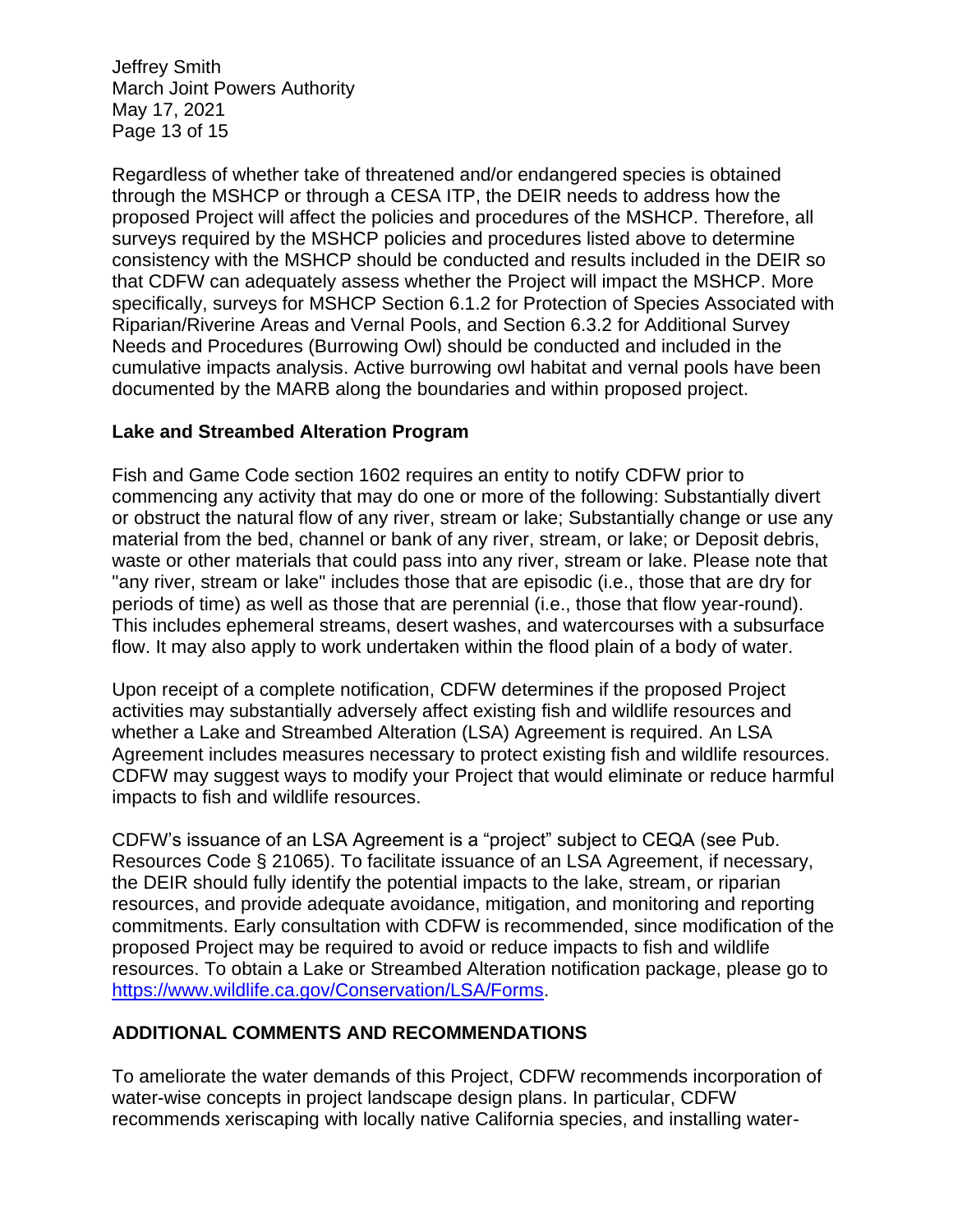Jeffrey Smith March Joint Powers Authority May 17, 2021 Page 14 of 15

efficient and targeted irrigation systems (such as drip irrigation). Local water agencies/districts, and resource conservation districts in your area may be able to provide information on plant nurseries that carry locally native species, and some facilities display drought-tolerant locally native species demonstration gardens (for example the Riverside-Corona Resource Conservation District in Riverside). Information on drought-tolerant landscaping and water-efficient irrigation systems is available on California's Save our Water website: [http://saveourwater.com/what-you-can](http://saveourwater.com/what-you-can-do/tips/landscaping/)[do/tips/landscaping/.](http://saveourwater.com/what-you-can-do/tips/landscaping/)

### **ENVIRONMENTAL DATA**

CEQA requires that information developed in environmental impact reports and negative declarations be incorporated into a database which may be used to make subsequent or supplemental environmental determinations. (Pub. Resources Code, § 21003, subd. (e).) Accordingly, please report any special status species and natural communities detected during Project surveys to the California Natural Diversity Database (CNDDB). Information can be submitted online or via completion of the CNDDB field survey form at the following link:

[https://wildlife.ca.gov/Data/CNDDB/Submitting-Data.](https://wildlife.ca.gov/Data/CNDDB/Submitting-Data) The completed form can be mailed electronically to CNDDB at the following email address: [CNDDB@wildlife.ca.gov.](mailto:cnddb@dfg.ca.gov) The types of information reported to CNDDB can be found at the following link: [https://wildlife.ca.gov/Data/CNDDB/Plants-and-Animals.](https://wildlife.ca.gov/Data/CNDDB/Plants-and-Animals)

### **FILING FEES**

The Project, as proposed, would have an impact on fish and/or wildlife, and assessment of filing fees is necessary. Fees are payable upon filing of the Notice of Determination by the Lead Agency and serve to help defray the cost of environmental review by CDFW. Payment of the fee is required in order for the underlying project approval to be operative, vested, and final. (Cal. Code Regs, tit. 14, § 753.5; Fish & G. Code, § 711.4; Pub. Resources Code, § 21089.).

### **CONCLUSION**

CDFW appreciates the opportunity to comment on the NOP of a DEIR for the Meridian D-1 Gateway Aviation Center Project (SCH No. 2021040012) and recommends that the March Joint Powers Authority address CDFW's comments and concerns in the forthcoming DEIR. If you should have any questions pertaining to the comments provided in this letter, please contact Carly Beck, Senior Environmental Scientist (Specialist), at [Carly.Beck@wildlife.ca.gov.](mailto:Rose.Banks@wildlife.ca.gov)